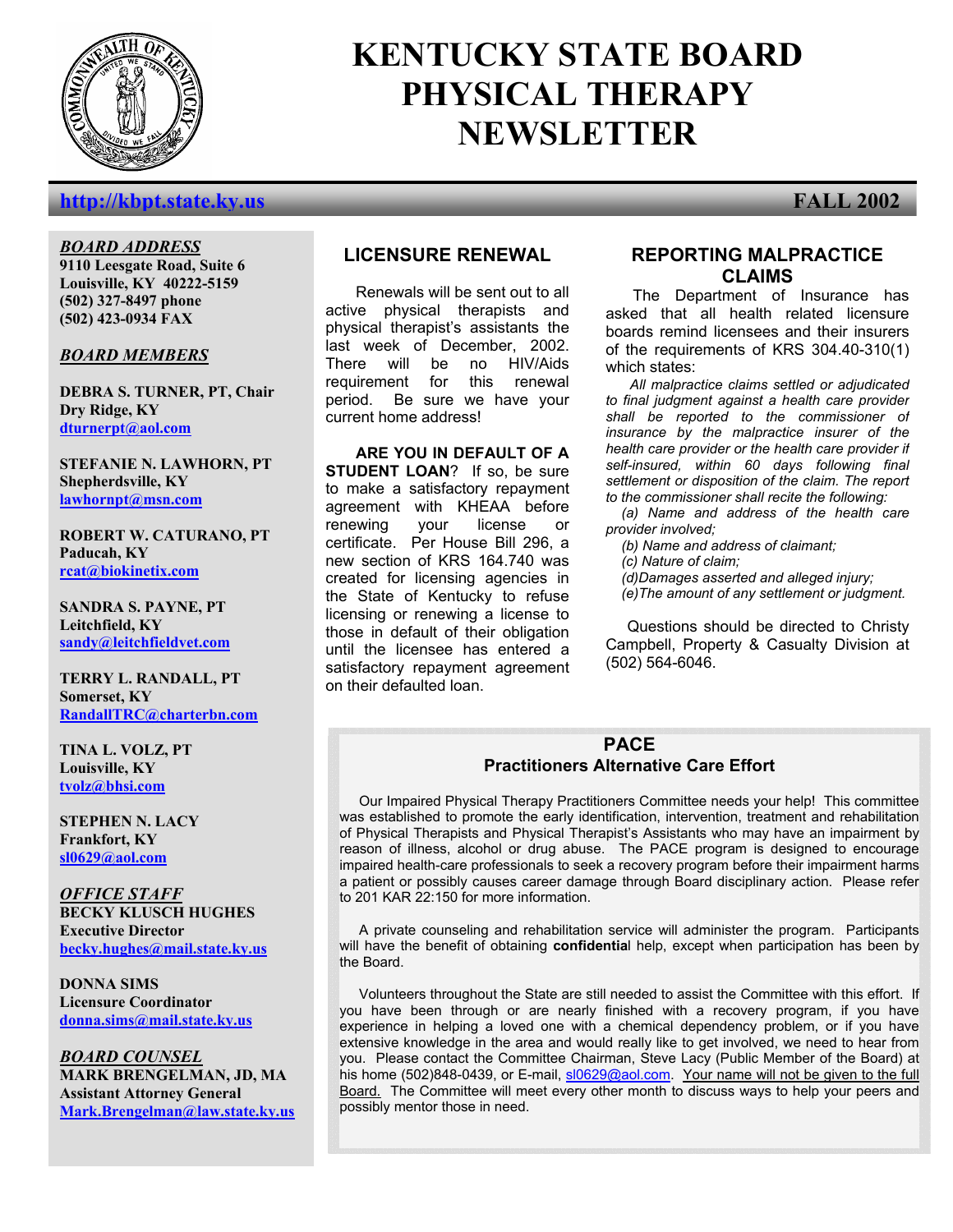# **DISCIPLINARY ACTIONS February 2002-September 2002**

 The following is a summary of disciplinary actions taken by the Board since the last Newsletter was published. It is intended as a summary for informational purposes only. All information is believed to be accurate. However, complete terms of each disciplinary action are contained in the Board's records. Monetary amounts paid to the Board generally represent the investigative costs and not the severity of the violation(s).

**James Richard Roe PT – 003294 Date: 03/22/2002** 

**Alleged Violations**: KRS 327.070(2)(a), (b), and (k)

**Final Action**: Admits to violating KRS 327.070(2)(k) refusing an Order of the Board to submit to a urinalysis and admits to a DUI conviction in 2001.

**Settlement Agreement**: Probation for 6 months, chemical/alcohol dependency assessment, undergo further chemical dependency/alcohol counseling, random urinalysis examinations and pay the sum of \$500 to cover administrative/investigative costs.

#### **Samuel M. Brown PT-000533** Date: 03/28/2002

**Alleged Violations:** KRS 327.020(3), KRS 327.070(2), (9) (effective until July 13, 2000) **Final Action:** Admits to violating KRS 327.020(3) by allowing a person that failed the NPTE and not licensed by the Board to use P.T. behind their name; KRS 327.070(9) not preparing a written plan as mandated by regulation for the training and supervision of supportive personnel from August 30, 1999 to February 7, 2000.

**Settlement Agreement**: 1 year Probation, pay the sum of \$3,700 for investigative/mediation costs, \$500 Administrative Fine and passing the Jurisprudence Exam.

#### **Cathy Whitaker PT-003854 Date: 03/28/2002**

**Alleged Violations:** KRS 327.020(1) and (3)

**Final Action:** Admits to violating KRS 327.020(3) by using in connection with the Respondent's name the words "physical therapy," "physical therapist," and "P.T." while not holding a license or temporary license from the Board from approximately August 30, 1999, to February 7, 2000, after having failed the NPTE and before having passed the NPTE and being licensed by the Board.

**Settlement Agreement**: 1 year Probation with quarterly monitoring, pay the sum of \$1,500 for investigative/mediation costs and passing the Jurisprudence Exam.

### **Marvin M. St. John PT-000793 Date: 03/28/2002**

**Alleged Violations:** KRS 327.070(2)(k) and 201 KAR 22:053 § 6

**Final Action:** Admits to violating KRS 327.070(2)(k) by failing to obey an administrative regulation of the Board by violating 201 KAR 22:053 § 6 for various documentation violations.

**Settlement Agreement**: 1 year Probation with quarterly monitoring, pay the sum of \$500 for investigative costs, completing a six hour documentation course approved by the Board and passing the Jurisprudence Exam.

### **Lauren M. Kuhbander Thomas, PT-003383 Date: 05/23/2002**

**Alleged Violations:** KRS 327.070(2)(b), (h), (k), and 201 KAR 22:053 §6

**Final Action:** Admits to violating KRS 327.070(2)(k) by violating 201 KAR 22:053  $\delta$  6 by failing to meet the standards for documentation required in the physical therapy record for pediatric patients.

**Settlement Agreement**: 2 year probation with six monthly monitoring visits in the first six months, and four monitoring visits in the following 18 months, pay the sum of \$2,575 for investigative costs, completing a six hour pediatric treatment course approved by the Board and passing the Jurisprudence Exam.

### **James R. Stacy, PT-003873 Date: 07/29/2002**

**Alleged Violations:** KRS 327.070(2)(a) and (k)

**Final Action:** Admits to violating KRS 327.070(2)(a) and (k) for which the Board may take disciplinary action for engaging in the abusive use of a controlled substance and for failing to obey a lawful Order of the Board.

**Settlement Agreement:** Temporary Suspension and Chemical Dependency Diversion for 180 days, 5 year probation with monitoring, and active participation in appropriate diversion program. License reinstated with conditions.

### **Michael M. Goodpaster, PT-004113 Date: 09/19/2002**

**Alleged Violation:** KRS 327.070(2)(a)

**Final Action:** Admits to violating KRS 327.070(2)(a) for which the Board may take disciplinary action for engaging in the abusive use of a controlled substance.

**Settlement Agreement**: 2 year probation with monitoring, administrative fine of \$300.00 and the sum of \$200.00 for investigative costs.

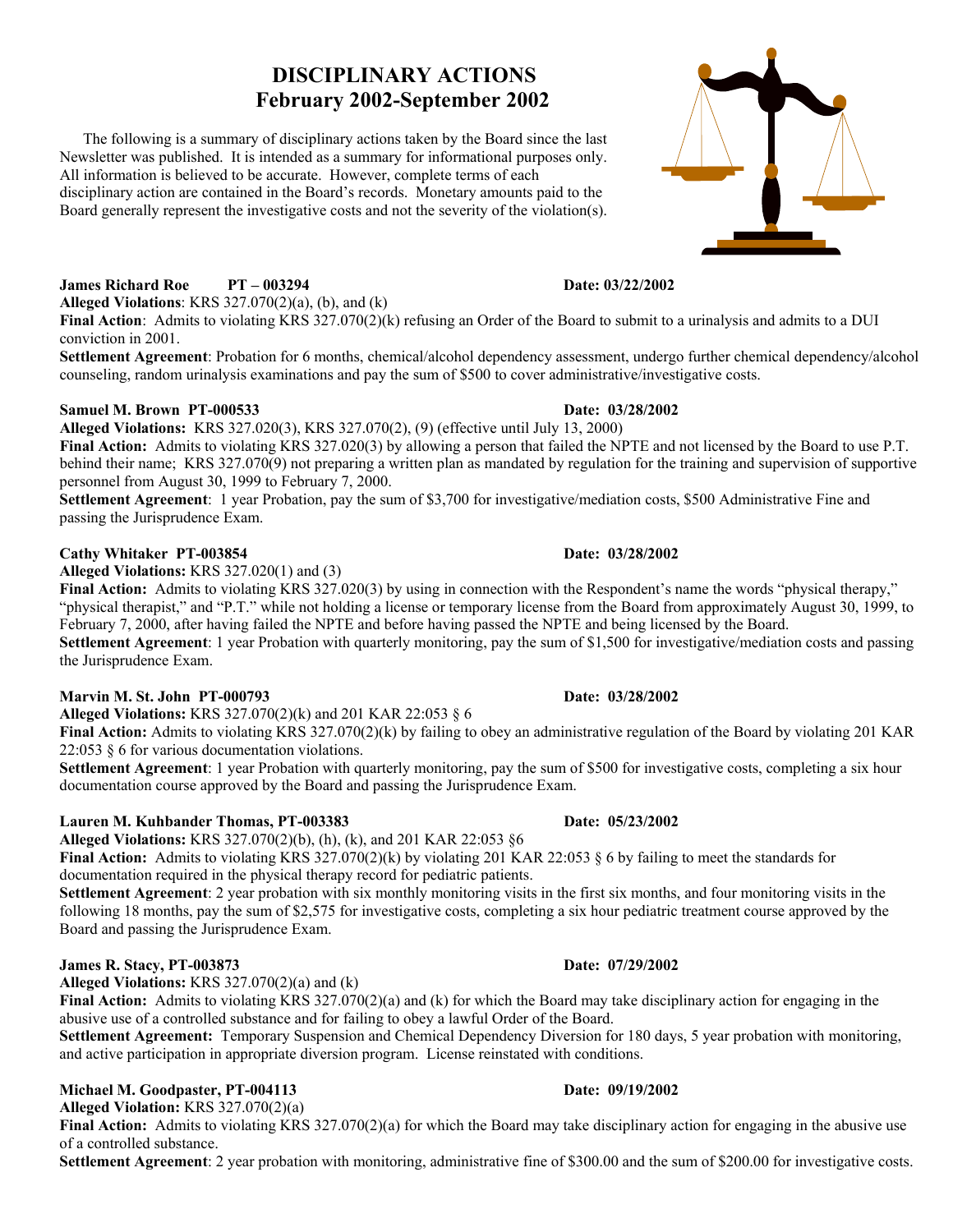### **Other Legal Actions January 2002 through September 30, 2002**

**The following is a list of violations of KRS 327.020(3)** "*It shall be unlawful for any person, or for any business entity, its employees, agents, or representatives to use in connection with his or its name or business activity the words "physical therapy," "physical therapist," "physiotherapy," "physiotherapist," "registered physical therapist," the letters "P.T.," "L.P.T." or any other words, letters, abbreviations or insignia indicating or implying directly or indirectly that physical therapy is provided or supplied or to bill for physical therapy unless such physical therapy is provided by or under the supervision of a physical therapist licensed and practicing in accordance with this chapter."* 

**Brian Spencer, D.C.**, Spencer & Masucci Chiropractic Office, advertising "physical therapist" in an advertisement as a chiropractor.

**Margaret Masucci, D.C**., Spencer & Masucci Chiropractic Office, advertising "physical therapist" in an advertisement as a chiropractor.

**Bing Crosby, D.C.,** Crosby Chiropractic Office, - Advertising physical therapy in the Yellow Pages as a chiropractor.

**Todd Wolter, D.C**., Crosby Chiropractic Office, - Advertising physical therapy in the Yellow Pages as a chiropractor.

**Scott Tincher -** using M.P.T.after his name on business card when not licensed as a physical therapist.

**Tony J. Perez, M.D**., Paradigm Medical Rehab – Office brochure offering physical therapy as a physician.

**Miquel A. Watley, D.C.,** Paradigm Medical Rehab – Office brochure offering physical therapy as a chiropractor.

**Klaude Kocan, D.C**., Lifestyle Resumption, - Using "physical therapy" in newspaper advertisement as a chiropractor.

# **There is No Free Lunch**

 The Board wants to remind physical therapists of one of our regulations that may be misunderstood as to its applications to marketing and business practices of the physical therapist. **201 KAR 22:053 Section 3 (7**) mandates as follows:

*When engaged in the practice of physical therapy, a physical therapist shall:* 

*Disclose in writing to each patient any financial interest or compensation or other value to be received by the referral source:* 

*(A) For services provided by the physical therapist;* 

*(B) For equipment rental or purchase; and* 

*(C) For other services the physical therapist might recommend for the patient.* 

 This is a regulation about what a physical therapist may give. Many physical therapists may interpret this as allowing certain types of gifts or favors to be given as a way to say thank you to referral sources – such as physicians, chiropractors, and even other physical therapists. The regulation governs "any financial interest or compensation or other value" which a physical therapist gives to "the referral source" – such as physicians, chiropractors, and even other physical therapists. The regulation does not prohibit a physical therapist from giving anything of value to a referral source, but simply mandates that the physical therapist disclose to the patient "in writing" the "financial interest or compensation or other value to be received" by the referral source from the physical therapist.

 The Board interprets this to include, among other things, that the physical therapist must disclose in writing to the patient: buying lunch for a physician's office when the source of the lunch is the physical therapist; giving gifts to a chiropractor's office when the source of the gift is the physical therapist*;* providing free physical therapy services or massage therapy benefits to another physical therapy office. These are "financial interests, compensation, or other value" which the referring source receives. When the physical therapist provides such things to another health care provider, then the Board deems them to be intended to generate referrals, even if merely part of a general marketing plan of the physical therapist.

 Another opinion on this topic, but which does not have the force of law in Kentucky, is found in Principle 5 of the APTA Guide for professional conduct which contains a section on gift giving and receiving:

 *A. Physical therapists shall not accept nor offer gifts or other considerations with obligatory conditions attached. B. Physical therapists shall not accept nor offer gifts or other considerations that affect or give an objective appearance of affecting their professional judgment.* 

 The Board looks to the APTA provisions for guidance. Under Principle 5, the Board deems any marketing plan, or any gift giving where the physical therapist is the giver, to be an implied "obligatory condition", that is, one seeking the business and referrals of the recipient of the gift. Clearly, all Physical Therapists and Physical Therapist's Assistants must carefully design and monitor their marketing efforts to ensure patient disclosure compliance with the KRS 327. Our patients have the right to know if the physical therapist is giving anything of value to our referral and even potential referral sources.